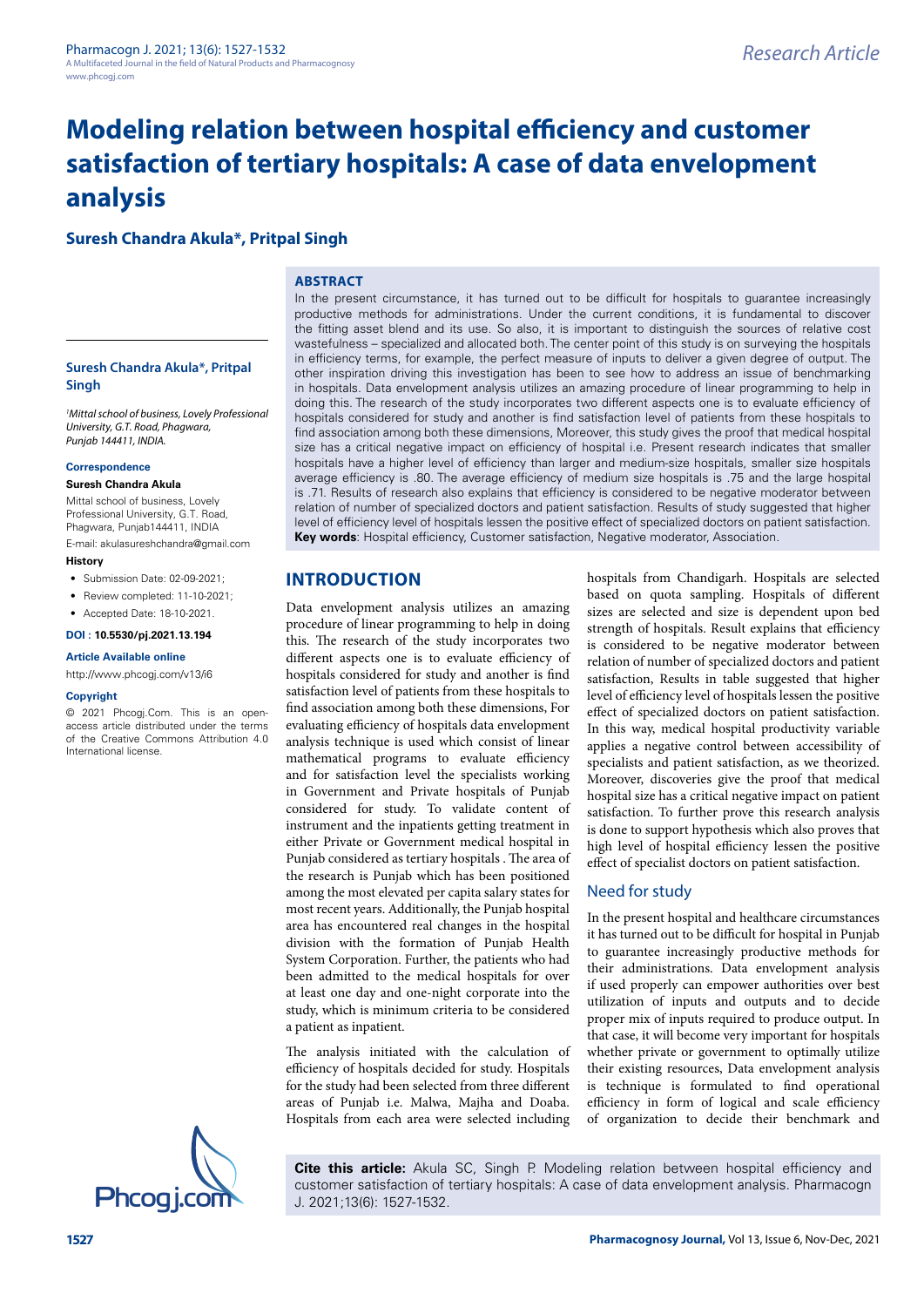operate according to benchmark or if there is no benchmark then set benchmark. In the present situation, this most important to contain costs and guarantee efficiency of healthcare services and DEA can provide proper insights to working of organization. Under the current conditions, it is fundamental to discover the fitting asset blend and its use. So likewise, it is important imperative to recognize the sources of relative cost inefficiency – concentrated core and assign both. The center purpose of this assessment is on studying the medical hospital facilities in specific terms, for instance, the ideal proportion of inputs for a given level of output. The other motivation driving this study is how to address process of benchmarking under changing circumstance in the medical hospitals. Golany (1988) clarifies that opening of private medical inclusion part in the post-1991 period; capability with which the benefits are provided would acknowledge progressively centrality in the healthcare industry. The requirement for creating productivity parameters and standard, which aides in the positioning of hospitals, is prone to accept basic significance.

This procedure gives a target rule to break down and assess the efficiency of hospitals in a relative setting. Golany & Tamir (1995) proposes that the DEA approach does not force rule from outside yet attempts to develop it from inside the framework. The rising patterns of healthcare expenses and quickly expanding requests have constrained medicinal services suppliers to concentrate more on efficiency and quality Golan (1988) explains the compelling usage of constrained assets has turned into a basic issue for medical hospital the executives. In this way, hospital establishments are typically compelled to build up their tasks both as far as assets they use and as far as amount and nature of their outcomes the shortage of healthcare part resources is particularly risky.

In developing nations where unforeseen shortcoming condition is one of the most enormous impediments for fiscal improvement and welfare. Goldar (1986) proposes crisis facility focuses of developing nations should concentrate on the productive utilization of points of interest and broadening quality in their operational undertakings.

According to The Hindu business line ,2018 In India, the construction of cost per bed can be as low as about \$43,000. In this new trend, specialists are holding hands with investors, Drug supply firms and clinical hardware sellers to set up specialist hospitals at low costs. While the expense of setting up a quality hospital is as high as about Rs. 95 lakh (about \$152,000) per bed and one needs to sit for around five years to get a return on investment, the speculation required in this model is about Rs. 20-25 lakh (about \$43,000 to \$54,000) per bed and the return on investment in under three years. This model has pulled in light of a legitimate concern for the Businessmen particularly investors. "This will be the pattern in future, as of now most business people are not inspired by ventures which require Rs. 100 crore speculation for 100-bedded hospitals and wait for five years to get returns," said Muralidharan Nair, Partner-Business Advisory Services, Ernst and Young. The Bangalorebased Narayana Hrudayalaya Hospitals (NH), which as of now has 14 clinics with 6,000 beds in seven States, is wanting to contribute almost Rs.5,000 crore to add 30,000 beds in five years by opening hospitals. The organization will contribute Rs 25-30 crore on every one of these hospitals by, utilizing pre-assembled development materials and one is already under construction and being worked by L&T in Mysore to construct 300-bed multi-specialty hospital with \$6 million to \$7 million (Rs 35 crore) as against evaluations of \$25 million.it is also mention that to increase efficiency and effectiveness of treatment various facilities will be there in hospitals like video monitoring of patients, electronic data records ,day care facilities at affordable charges .

# **MATERIALS AND METHODS**

# Research Gap

As the demand for healthcare services in India is increasing because of many reasons which include awareness for a preventive health checkup, Increasing population, Complexity of disease and availability are major contributors to this. Demand of health services are increasing but availability of health services are still big issue. Among health service providers in specialized care, Private sector in Punjab is at forefront and covering most of area and population for providing health services. But still according to world health statistics report India is performing below average with 9 beds for 1000 patients which is very below global average. In the present circumstance, it has turned out to be difficult for hospitals in Punjab to guarantee increasingly productive methods for administrations. Under the current conditions, it is fundamental to discover the fitting asset blend and its use to provide quality services to patients. So also, it is important to distinguish the sources of relative cost wastefulness – specialized and allocate both. The center point of this study is on surveying the hospitals in efficiency terms, for example, the perfect measure of inputs to deliver a given degree of output and relate it with patient satisfaction. The other inspiration driving this investigation has been to see how to address an issue of benchmarking in hospitals. In that case, it will become very important for hospitals whether private or government to optimally utilize their existing resources, Data envelopment analysis is technique which is formulated to find operational efficiency in form of logical and scale efficiency of organization and to decide their benchmark and operate according to benchmark or if there is no benchmark then set benchmark.1 Data envelopment analysis utilizes an amazing procedure of linear programming to help in doing this. The research of the study incorporates two different aspects one is to evaluate efficiency of hospitals considered for study and another is find satisfaction level of patients from these hospitals to find association among both these dimensions, For evaluating efficiency of hospitals data envelopment analysis technique is used which consist of linear mathematical programs to evaluate efficiency and for satisfaction level the specialists working in Government and Private hospitals of Punjab considered for study to validate content of instrument and the inpatients getting treatment in either Private or Government medical hospital in Punjab considered as tertiary hospitals according to services provided considered for study.

### Target Population

This research incorporates two different aspects one is to evaluate efficiency of hospitals considered for study and another is finding satisfaction level of patients from these hospitals and to find association among both these dimensions, For calculating efficiency super specialty hospitals are considered from all three areas of Punjab Majha, Malwa and Doaba according to three different sizes of i.e. small Size hospitals is between more than 40 and 70, medium size between 70 to 100 and big size more than 100 based on number of beds. Inpatients getting treatment from these hospitals are considered for finding patient satisfaction level among patients for these hospitals. The selection of hospitals was made from the list of the hospitals being run by doctors registered with the Indian Medical Association. Government and the private tertiary level hospitals with bed strength more than 40 were chosen for study from each of the area selected for the study

### Sample size

For validating contents of questionnaire 30 specialists working in Government and Private hospitals of Punjab are considered to and find patient satisfaction the 960 inpatients getting treatment in either Private or Government medical hospital in Punjab considered as tertiary hospitals according to services provided considered for study. The area of the research is Punjab which has been positioned among the one of the most elevated per capital salary states for many years. The feedback of the specialists for content validity and many in-patients has been taken for accomplishing the objectives of the study. Further, the patients who had been admitted to the medical hospitals for over at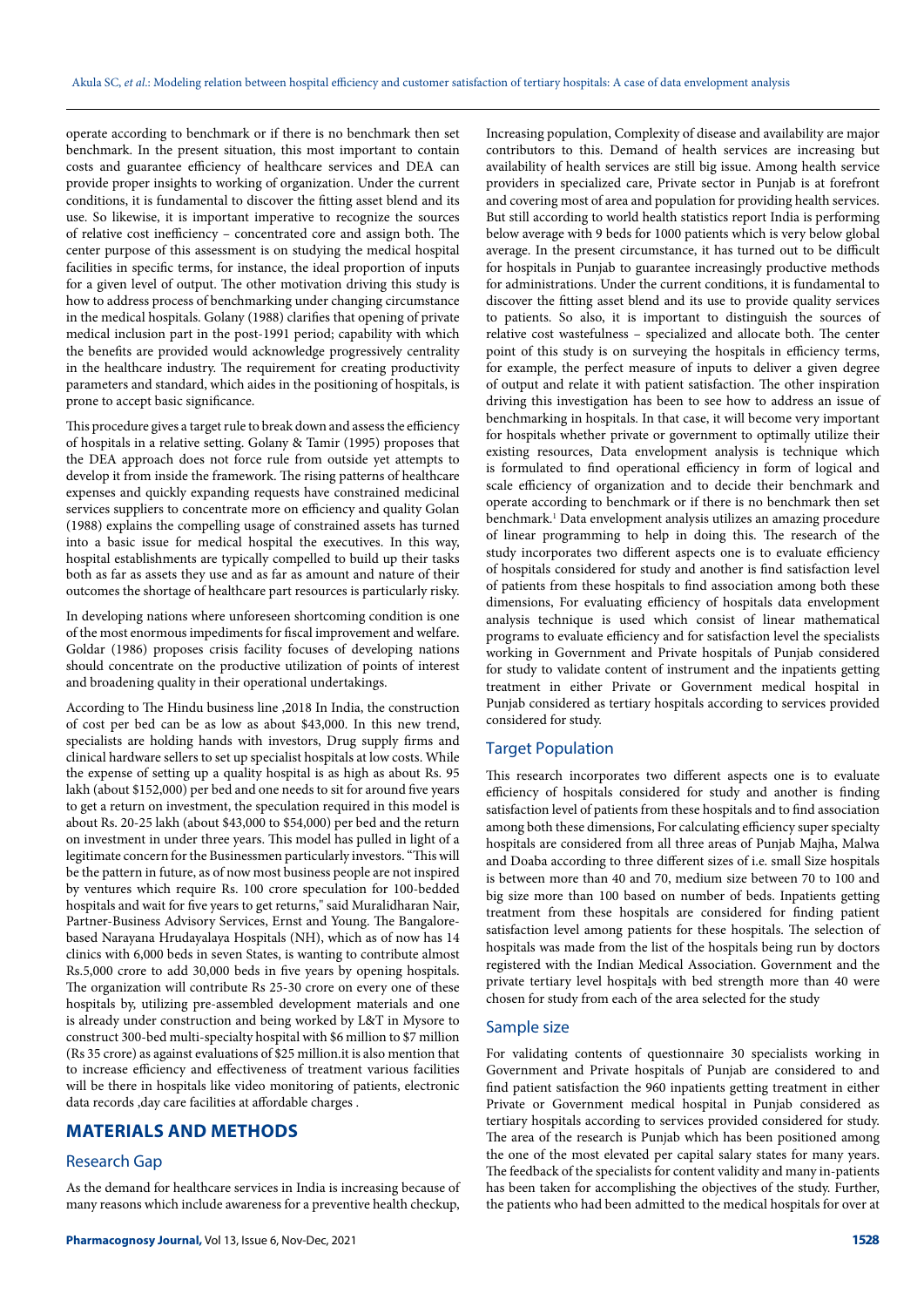least one day and one-night corporate into the study, which is minimum criteria to be considered a patient as inpatient. In this study has the data had been collected from 48 tertiary hospitals from cities of all the areas of Punjab, in particular, Majha, Malwa and Doaba and these are those hospitals which are considered as referral for those adjoin areas. Patients admitted to the chosen medical hospitals made the structure of the study. Patients in multispecialty medical hospitals, especially experiencing tertiary-level healthcare illnesses, include the population for the investigation. Patients experiencing explicitly eight kinds of tertiary-level healthcare ailments have been considered as respondents

## Sample selection of hospitals

The selection of hospitals was made from the list of the hospitals being run by doctors registered with the Indian Medical Association. Government and the private tertiary level hospitals with bed strength more than 40 were chosen for study from each of the districts selected for the study. Out of the all list, 48 tertiary hospitals were selected. Hospitals are selected based on quota sampling. Quota sampling is done on basis of size of hospital, according to objective of this research different sized hospitals are required and three different sizes of tertiary hospitals are considered i.e small size is between more than 40 and 70, medium size between 70 to 100 and big size more than 100 based on number of beds. Kamakura (2018) explains quota sampling is best to give point by point data about the challenges in acquiring the differentiation in sampling data. Quota sampling is used in this research as it is considered as most basic and usual way to do research and sub point of distinction added are number of beds, data was collected from hospitals according to size of hospitals either large size, small size and medium size hospitals and about the research outcomes achievement.

### Sample selection of inpatients

Patient satisfaction is is significant to all including health service providers, administrations providers, the patients (clients) themselves and other outsider accomplices in the medicinal services industry giving healthcare administrations (Figure 1). For healthcare providers ensuring that patients are satisfied requires consistent effort. It is too fundamental to them that the certifiable state of client satisfaction must be maintained. To achieve this, healthcare providers set out various researches to find the satisfaction level of the patients and discover strategies for serving them better. Be that, choosing the correct instrument and procedure to involve satisfaction level of customers is a significant test for healthcare suppliers/specialists. This chapter endeavors to clarify what establishes satisfaction in the point of view of the customers (patient attendants) and the method(s) that can be embraced by healthcare suppliers/analysts to use already revealed factors from literature that are answerable for customer satisfaction or patient satisfaction

The survey was created to study satisfaction among patients of 48 hospitals; the survey was created in two configurations Punjabi language and English language. As target population were from



**Figure 1:** Model to find the association of patient satisfaction and efficiency.

Punjab that is the reason Punjabi language survey was created in this study, Likert scale has been used to evaluate respondents' frames of mind towards healthcare administrations. It must consist of an identical number of good clarifications concerning the outlook of the respondents.2-6 Considering the care level of the respondents, a great deal of 42 questions, considering this scale, has been distributed to the respondents. Distinctive measurement dimensions have in like manner been considered to understand the different behaviors of respondents. Patients in multi quality 48 tertiary emergency hospitals of Punjab, particularly encountering tertiary-level diseases, arranged in urban regions incorporate into study. Patients encountering expressly eight sorts of tertiary-level prosperity ailments have been considered as respondents in survey addresses comprise of eight unique measurements which are discussed about in chapter 4 of information investigation of this study.<sup>7-11</sup>

# Inputs and outputs from the hospital for data envelopment analysis

Inputs include beds, number of doctors, Nurses specialized equipment's, and Outpatient department hours per week of working, laboratory hours per week and paramedical staff supporting staff doctors and operating equipment's. and administrative staff.12 This data was collected from hospitals to calculate efficiency. Output for calculating efficiency are outpatient visits, Inpatients and laboratory cases, Maternal and child healthcare all these are types of cases treated and number of cases.

# **RESULTS AND DISCUSSION**

In this part of the research, the emphasis is on analyzing data in three different orientation first of all data was analyzed to calculate the efficiency of hospitals decided for study. Secondly, satisfaction level of patients had been analyzed, To find satisfaction level of patient's questionnaire was framed and thirdly interpretation had been done to analyze relation and association between operational efficiency of hospitals and customer satisfaction.

# Efficiency calculation and assessing customer satisfaction

DEA Frontier coded by Professor Joe Zhu (Professor of Operational Research Foise Business College) for Data Envelopment Analysis (DEA) models. This computer programs is made subject to Professor Zhu's significant DEA teaching experience. The software is made by Professor Zhu with a ultimate objective to restrict the credibility of the presentation of DEA models during coding.

In `first stage efficiency of hospitals were analyzed, data envelopment analysis was utilize here to analyze and evaluate the efficiency of the hospital. Present research indicates that smaller hospitals have a efficiency more than larger size and mid-size medical hospitals as demonstrated in above table smaller size hospitals average efficiency is .80. The mean efficiency of medium size hospitals is .75 and large hospital is .71. As per outcomes, small size medical hospitals are generally more efficient and have higher patient satisfaction compared with different kinds of hospitals. To find satisfaction level among patients two questionnaires separate for inpatients and outpatients are developed in English and Punjabi language. Target is to get questionnaire filled from 25 inpatients each hospital to make total to 1200 responses.13 But almost 30 responses are collected from each hospital to compensate the loss of incorrect and inappropriate filled questionnaire and 20 responses conceded for study collectively count up to 960 responses. Then patient satisfaction level of tertiary hospitals of small size (0.92) is more than other two types of hospitals (0.88, 0.85, separately) This study shows surveying satisfaction of patients is basic, simple and financially savvy route for assessment of hospital benefits and has helped finding that indoor patients conceded in tertiary Hospitals of Punjab were progressively happy with Conduct of specialists yet issue lies with the accessibility of essential areas and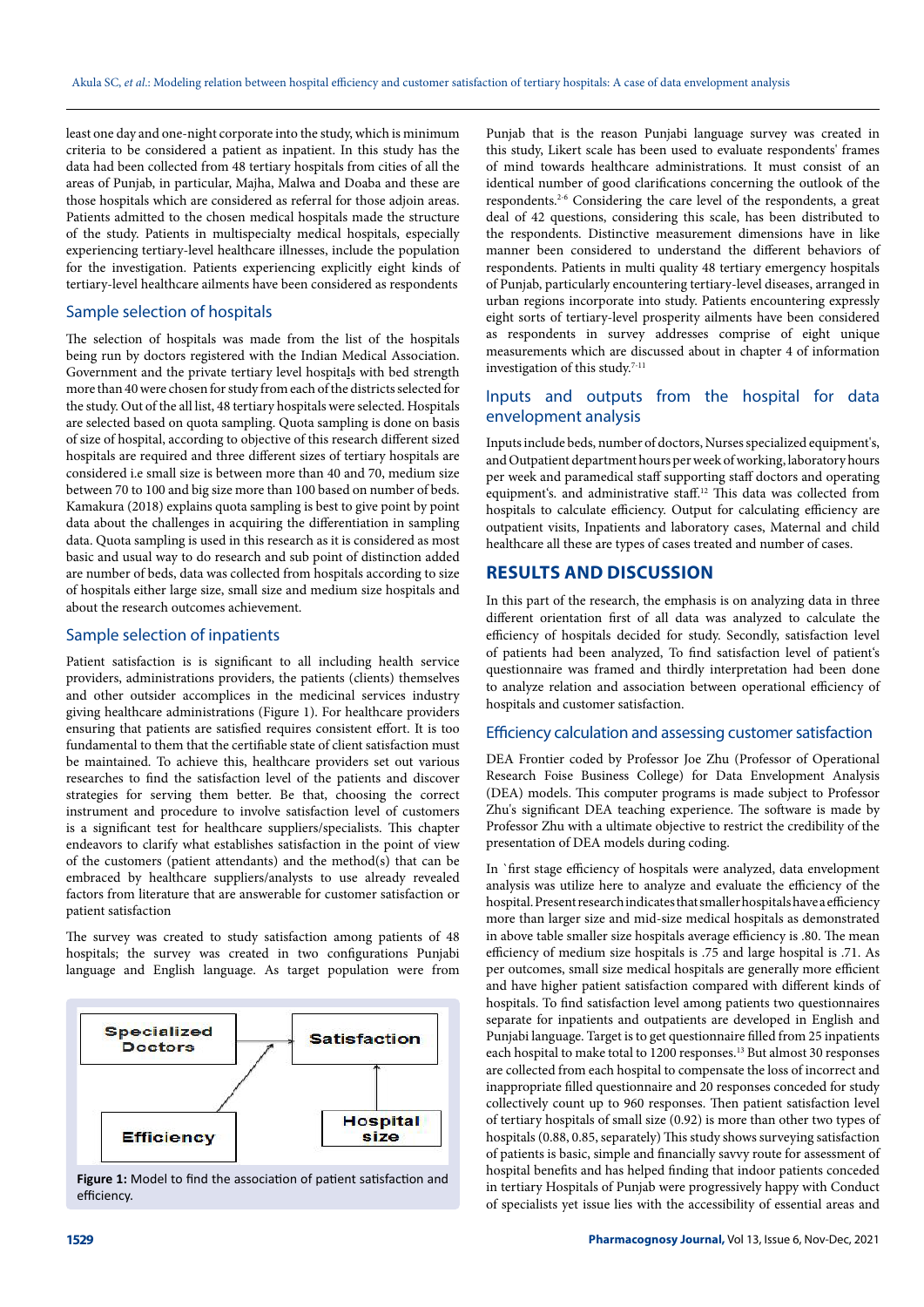disappointment was seen as additional as to in the toilets and the wards. Bed sheets, drinking water, fans accessibility ought to be a few earnest issues requiring concern. Time to arrive at labs is likewise an issue is to be concerned by management for better understand patient needs.

The results show that efficiency of hospitals is having positive relation with patient satisfaction. It means in efficient hospitals patients are more satisfied as compared to inefficient hospitals .As in results of this study small scale hospitals are more efficient as compared to large scale hospitals so the patient of small scale hospitals are also more satisfied as compared to patients of large scale hospitals .Overall efficiency is positively effecting satisfaction but as discussed earlier efficiency cannot be increased to some specific limit which will effect quality now very important another question is how hospital efficiency changes the relationship between patient satisfaction out the and specialist doctor's. To find answer to this question following model is used:

### $Y = B_0 + B_1 X_1 + B_2 X_2 + B_3 X_3$  Model 1

In this model1 patient satisfaction is represented by Y, X1 is represented by several specialized doctors, X2 is represented by hospital efficiency and X3 is represented by hospital size

### $Y = B_0 + B_1 X_1 + B_2 X_2 + B_3 X_3 + B_4 X 1 X 2$  Model 2

Model 2 B4X1X2 represent the moderator effect of hospital efficiency on the relationship between patient satisfaction and the availability of specialized doctors

When regression is applied on first model following results are following results are obtained.

This model is significant at p<.05 level here the number of specialized doctors increases patient satisfaction providing support to hypothesis H1 b2=.186. However, hospital size is harming patient satisfaction b3=--.033. But efficiency is not having a significant effect on patient satisfaction there might be the case indirect relation between hospital efficiency and patient satisfaction .one of our major research question is how efficiency the form of relationship between no of specialized doctors and patient satisfaction to evaluate this second-stage regression analysis is done with moderator effect. For that second model is tested for regression to find relationship.

When regression is applied for second model following results are obtained.

Thus, hospital efficiency variable exerts a negative moderation between doctors and patient satisfaction. The second model is also significant and regression analysis result explains that efficiency is considered to be negative moderator between relation of number of specialized doctors and patient satisfaction, Results in tables 1-3 suggested that higher level of efficiency level of hospitals lessen the positive effect of specialized doctors on patient satisfaction In this way, medical hospital productivity variable applies a negative control between accessibility of specialists and patient satisfaction, as we theorized.

To further prove this that medical hospital size has a critical negative impact on patient satisfaction research analysis is which also proves that high level of hospital efficiency lessen the positive effect of specialist doctors on patient satisfaction. For conducting this research hospitals are divided on basis of size into different parts high efficient and low efficient hospitals.<sup>5</sup>

Results of tables 4-6 shows that more efficient hospitals decrease the positive effect of specialized doctors on patient satisfaction. In highly efficient hospitals result of specialized doctors on satisfaction is less and non-significant. While on less efficient hospitals comparatively there is stronger effect of specialized doctors on patient satisfaction.

#### **Table 1: Construction of cost per bed.**

|                                                                                                                                                                                                                                                                                                                                                                                                    | <b>Indian</b><br><b>Rupee</b> | <b>Beds</b> |
|----------------------------------------------------------------------------------------------------------------------------------------------------------------------------------------------------------------------------------------------------------------------------------------------------------------------------------------------------------------------------------------------------|-------------------------------|-------------|
| Speculation in market for Building Good quality bed of<br>100 bedded hospital                                                                                                                                                                                                                                                                                                                      | 95 lakhs                      | 1           |
| Speculation cost in new model per bed                                                                                                                                                                                                                                                                                                                                                              | $27-34$ lakhs                 | 1           |
| Narayana Hrudayalaya Hospitals (NH) built Speculations 25-35 crore<br>for 100 beds                                                                                                                                                                                                                                                                                                                 |                               | 100         |
| NH has provided 300 beds at a cost of Rs. 110 crore.<br>"Economy of scale, sharing infrastructure and expertise<br>reduces cost of operation and to achieve efficiency                                                                                                                                                                                                                             | 110 crore                     | 300         |
| Company's second super-specialty Health City complex,<br>offering all healthcare facilities at one place, is coming up<br>on a 37-acre plot in Ahmedabad. With a total investment<br>of Rs 600 crore planned in five years, it will have 5,000<br>beds in three-four phases, besides a medical college that<br>will admit 200 students from poor families, nursing and<br>paramedical institutions | 600 crore                     | 5000        |

### **Table 2: Tertiary- level health diseases considered for the study of respondents.**

| General seasonal Infection 4 Stone cases, renal cases 7 Heart stent implant |                     |                   |
|-----------------------------------------------------------------------------|---------------------|-------------------|
| 2 Spinal cord operation                                                     | 5 joint replacement | 8 Lungs disorders |
| 3 Heart by-pass surgery                                                     | 6 Intestine problem |                   |

#### **Table 3: Inputs and outputs to calculate efficiency.**

| <b>Inputs</b>                 | <b>Type</b>    |
|-------------------------------|----------------|
| No. of beds.                  | <b>Numbers</b> |
| Doctors                       | <b>Numbers</b> |
| <b>Nurses</b>                 | <b>Numbers</b> |
| Specialized equipment         | <b>Numbers</b> |
| OPD hours per week            | Hours          |
| Laboratory hours per week     | Hours          |
| Paramedical staff             | Numbers        |
| Administrative staff          | <b>Numbers</b> |
| Outputs                       | Type           |
| Outpatient visits             | Cases treated  |
| Inpatients                    | Cases treated  |
| laboratory cases              | Cases treated  |
| Maternal and child healthcare | Cases treated  |

### **Table 4: Effeciency analysis.**

|                        | <b>Efficiency</b> |
|------------------------|-------------------|
| Hospitals (Small Size) |                   |
| $(n=16)$               |                   |
| Mean                   | 0.8               |
| Std. Dev.              | 0.15              |
| Hospitals (Medium      |                   |
| Size) $(n=16)$         |                   |
| Mean                   | 0.75              |
| Std. Dev.              | 0.16              |
| Hospitals (Large Size) |                   |
| $(n=16)$               |                   |
| Mean                   | 0.71              |
| Std. Dev.              | 0.15              |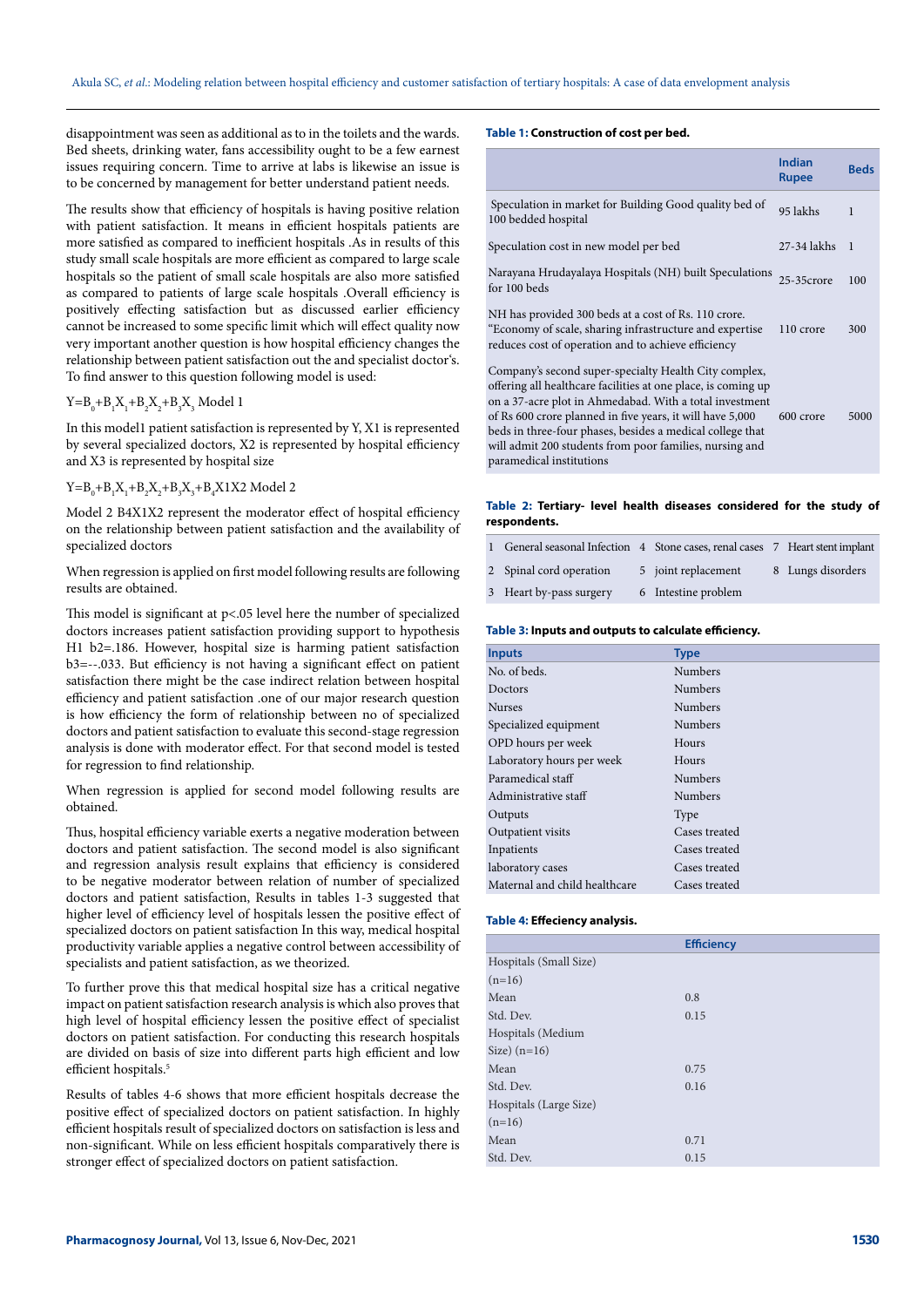|                      | <b>Patient</b> |  |  |
|----------------------|----------------|--|--|
| Small Size Hospitals | Satisfaction   |  |  |
| $(n=16)$             |                |  |  |
| Mean                 | 0.93           |  |  |
| Std. Dev.            | 0.05           |  |  |
| Medium Size          |                |  |  |
| Hospitals $(n=16)$   |                |  |  |
| Mean                 | 0.88           |  |  |
| Std. Dev.            | 0.07           |  |  |
| Large Size           |                |  |  |
| Hospitals $(n=16)$   |                |  |  |
| Mean                 | 0.85           |  |  |
| Std. Dev.            | 0.07           |  |  |

### **Table 5: Patient satisfaction analysis.**

#### **Table 6: Coefficient equation of model 1.**

|              |        | <b>Unstandardized</b> | <b>Standardized</b> |          | Sig. |
|--------------|--------|-----------------------|---------------------|----------|------|
| <b>Model</b> |        | <b>Coefficients</b>   | <b>Coefficients</b> |          |      |
|              | B      | <b>Std. Error</b>     | <b>Beta</b>         |          |      |
| (Constant)   | 3.553  | .259                  |                     | 13.737   | .000 |
| size         | $-.33$ | .001                  | $-2.186$            | $-5.675$ | .002 |
| doctors      | .186   | .006                  | 1.802               | 4.476    | .000 |
| Efficiency   | 4.061  | 5.051                 | .420                | $-2.531$ | .065 |

#### **Table 7: Coefficients model 2.**

| <b>Model</b>        | Unstandardized<br><b>Coefficients</b> |                   | <b>Standardized</b><br><b>Coefficients</b> |          | Sig. |
|---------------------|---------------------------------------|-------------------|--------------------------------------------|----------|------|
|                     | B                                     | <b>Std. Error</b> | <b>Beta</b>                                |          |      |
| (Constant)          | 3.481                                 | .288              |                                            | 12.099   | .001 |
| size                | $-.314$                               | .001              | $-2.196$                                   | $-5.406$ | .002 |
| doctors             | .030                                  | .008              | 2.089                                      | 3.710    | .044 |
| Efficiency          | .531                                  | 1.233             | $-.486$                                    | $-2.499$ | .237 |
| Interaction<br>term | $-.068$                               | .456              | $-.281$                                    | $-776$   | .002 |

#### **Table 8: Regression analyses of low and high efficient hospitals.**

| <b>Low efficient</b><br>hospitals  | Parameter<br><b>Estimate</b> | <b>Standard Error</b> | <b>Significance</b> |
|------------------------------------|------------------------------|-----------------------|---------------------|
| Specialized doctors                | 0.172                        | 0.051                 | 0.048               |
| Hospital efficiency                | $-0.019$                     | 0.028                 | 0.958               |
| Hospital size                      | $-.314$                      | 0.001                 | 0.153               |
| <b>High efficient</b><br>hospitals |                              |                       |                     |
| Specialized doctors                | 0.026                        | 0.036                 | 0.246               |
| Hospital efficiency                | $-0.068$                     | 0.049                 | 0.525               |
| Hospital size                      | $-0.299$                     | 0.001                 | 0.03                |

As the connection between effectiveness and specialist is characterized by two techniques customary methodology and TQM approach. As hospitals dependably work with various economies of scale relationship is established in term of hospital estimate relationship coefficients are analyzed and found that there was negative relationship be tween's two variable for small size hospital as contended by conventional methodology no huge for medium measured and huge positive for huge size medical hospitals. There is the contrast between the connection of huge size and small size hospitals it implies customary methodology is upheld for small size medical hospitals of value trade-off while extensive hospitals work with TQM approach (Tables 7 & 8).

Curiously, large size hospitals are not executing just as small and medium-size medical hospitals regarding scale effectiveness. In this way, these medical hospitals don't work at an ideal scale estimate. As recommended, expansive size medical hospitals may frame smaller patient consideration units inside their association. Along these lines, extensive size hospitals not just dispense with the negative impact of their non-ideal scale measure, yet also, they shape explicit treatment units for patients.

## **CONCLUSION**

As indicated by research outcomes and findings, small size hospitals are generally more efficient and have higher patient satisfaction as compared to other hospitals. Large size hospitals provide good caliber of care than their small and medium-size partners. But still patients are more satisfied with small size hospitals might be reason is more expectation of patients from large size hospitals than from small size hospitals where patients have less expectation. Small size hospitals are more efficient and patients are more satisfied in this as already discussed might be both hospitals have different mission and vision. Presently medical hospital administration has a decision they can decide to overlook efficiencies also and simply focus on accomplishing highest caliber of care. Now an ideal arrangement may be "ideal and optimal care which could be accomplished by considering a "balance" between efficiency and quality.

This clarifies why numerous medical hospitals, particularly those in the corporate division, have started to work like a service industry. The medical hospital industry has started to utilize EHR experts and the board graduates. Outsider payers also have perceived that patient satisfaction is a significant instrument for the accomplishment of their association and are routinely checking patient satisfaction levels among their clients. In many hospitals rewards are connected to persistent assessment of their primary care physician's close to home communication with them. These players have perceived that higher patient satisfaction prompts benefits for the healthcare business in various manners, which have been bolstered by various investigations and present efficiency. Slack value will provide proper value in inputs need to be achieve target value.

Administration must plan policy to increase health coverage and network to all. Present research indicates that smaller hospitals have a higher level of efficiency than larger and medium-size hospitals, smaller size hospitals average efficiency is .80. The average efficiency of medium size hospitals is .75 and the large hospital is .73. As per our outcomes, small size medical hospitals are generally more efficient and have higher patient satisfaction as compared with other hospitals. It means Government must make a policy to implement small scale hospitals and cover more area to cover rural area. This will be accomplished through a staged presentation of medical coverage scheme(s) that will be done by promotion and appropriate arranging of healthcare assets. Government must create prepaid and pooled healthcare financing to lessen overdependence on out-of-pocket spending. The presentation of such prepayment systems will no doubt diminish the financial boundaries to access to medicinal services, and henceforth, add to improving the productivity of hospital. This study was the first to check the level and determinants of hospital framework productivity in Punjab dependent on quantitative and subjective research. This study also recommends that huge healthcare enhancements could be made without extra spending and that a portion of the variables that could help efficiency gains incorporate on the strength of the population. Huge population still can be served with existing infrastructure if hospitals will use operational analytics.